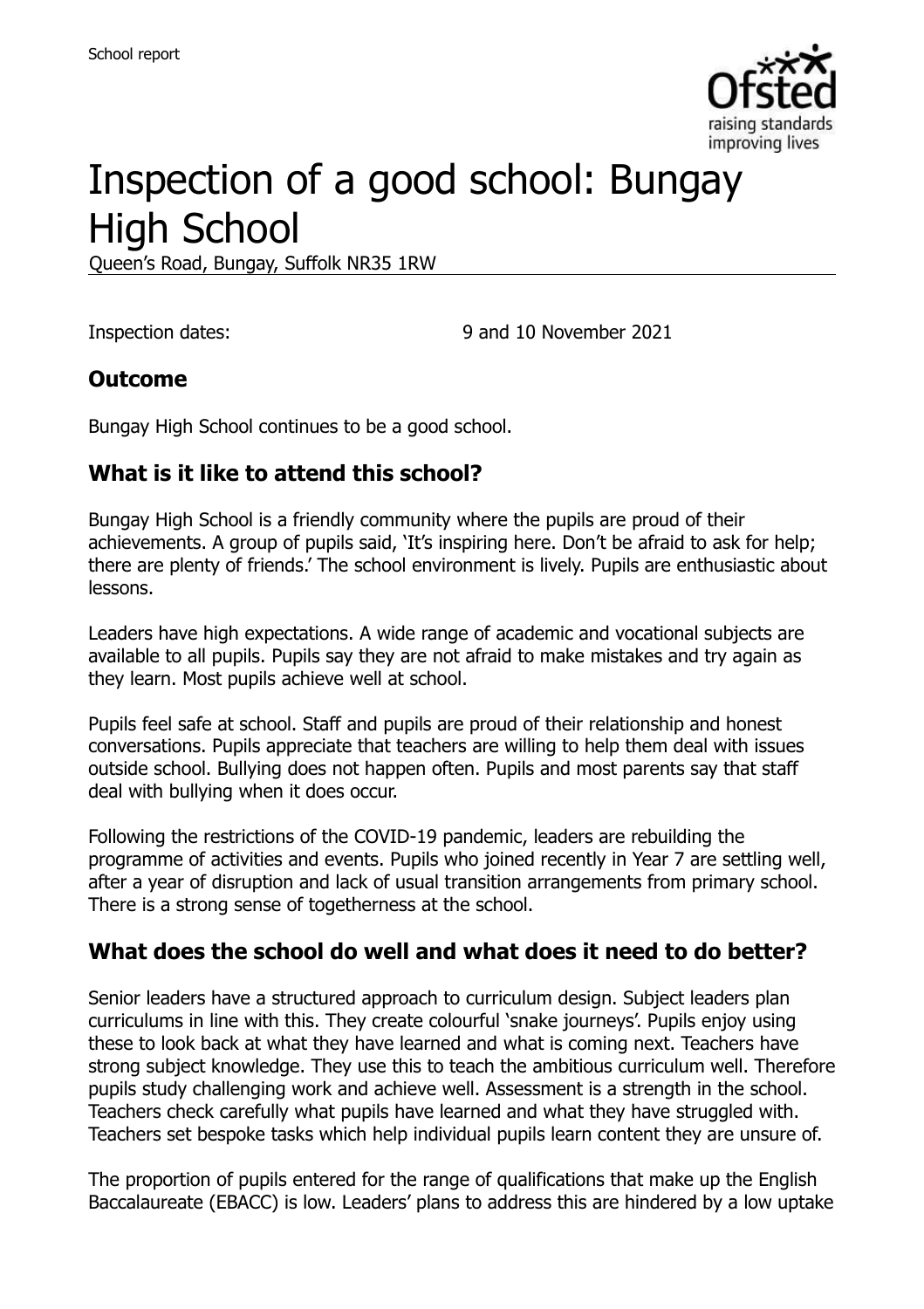

of modern foreign languages (MFL). The curriculum design has not secured the same impact in MFL as in other areas. Pupils do not achieve well enough.

The school has a growing sixth form. Leaders have taken the same level of care in planning the sixth-form curriculum as they have elsewhere. Sixth-form students are positive about their experience and are mature in the way they approach their work. Many have leadership positions within the school community and support younger pupils.

Reading is a priority for leaders. This works well in Years 7, 8 and 9. All lessons in these year groups contain reading time. This encourages pupils to read and develop a love of reading. However the same strengths are not as evident in Years 10 and 11. Some older pupils do not have the same enthusiasm for reading.

Pupils with special educational needs and/or disabilities (SEND) receive effective support and access the same curriculum as everyone else. Teachers make adaptations to the lessons to ensure these pupils are able to achieve as well as they can. The school has a resource base for deaf pupils. Assistants translate with sign language, allowing deaf pupils to integrate in the lessons. Pupils with SEND are ambitious for the future. They enjoy school and value the positive relationships with their teachers.

Behaviour has improved since September 2021. Pupils, staff and parents are positive about this change. This has made a difference to lessons and low-level disruption is rare.

Pupils learn about healthy relationships. Pupils say their teachers are honest and open with them, so they can talk about any issues. Teachers are skilled in having sensitive conversations with pupils. The personal, social and health education (PSHE) programme is extensive. Leaders have ensured the curriculum goes beyond academic study. Clubs and wider school events have resumed following the pandemic restrictions. Many pupils attend these activities. They are proud of their achievements, including representing the school at the British Taekwondo Championships.

# **Safeguarding**

The arrangements for safeguarding are effective.

Leaders have established a culture of vigilance. Staff are trained on the priorities for safeguarding in their local area. Pupils feel safe in school. Leaders have made it easy for staff, pupils and parents to make their concerns known. Leaders work well with outside agencies to support vulnerable pupils and diligently follow up all concerns raised. They employ other partners and groups to give talks or workshops for staff and pupils on safeguarding issues, such as youth crime. Leaders have ensured that all adults working in the school are vetted and suitable to work with young people.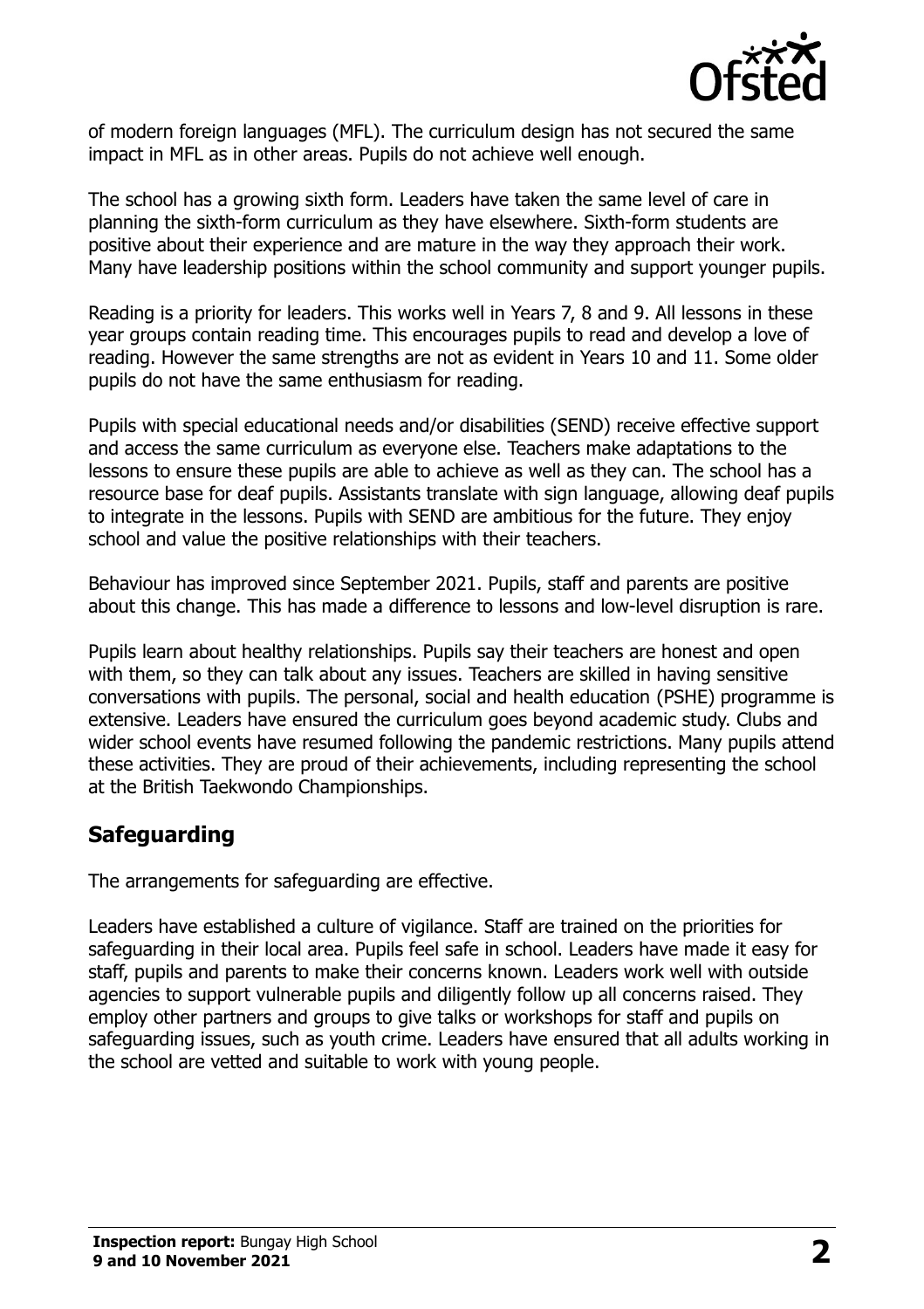

# **What does the school need to do to improve?**

# **(Information for the school and appropriate authority)**

- The culture of reading is not fully embedded in key stage 4. Fewer older pupils are enthusiastic about reading for pleasure than pupils in key stage 3. Leaders should ensure all staff follow the reading programme.
- The take up of MFL is lower than leaders intend. This hinders leaders' ambitions for the number of pupils achieving the qualifications needed for the EBACC. Leaders need to improve the provision in MFL and encourage pupils to study it as GCSE.

# **Background**

When we have judged a school to be good, we will then normally go into the school about once every four years to confirm that the school remains good. This is called a section 8 inspection of a good or outstanding school, because it is carried out under section 8 of the Education Act 2005. We do not give graded judgements on a section 8 inspection. However, if we find evidence that a school would now receive a higher or lower grade, then the next inspection will be a section 5 inspection. Usually this is within one to two years of the date of the section 8 inspection. If we have serious concerns about safeguarding, behaviour or the quality of education, we will deem the section 8 inspection as a section 5 inspection immediately.

This is the first section 8 inspection since we inspected the school in September 2016.

# **How can I feed back my views?**

You can use [Ofsted Parent View](https://parentview.ofsted.gov.uk/) to give Ofsted your opinion on your child's school, or to find out what other parents and carers think. We use information from Ofsted Parent View when deciding which schools to inspect, when to inspect them and as part of their inspection.

The Department for Education has further quidance on how to complain about a school.

If you are the school and you are not happy with the inspection or the report, you can [complain to Ofsted.](https://www.gov.uk/complain-ofsted-report)

# **Further information**

You can search for [published performance information](http://www.compare-school-performance.service.gov.uk/) about the school.

In the report, '[disadvantaged pupils](http://www.gov.uk/guidance/pupil-premium-information-for-schools-and-alternative-provision-settings)' refers to those pupils who attract government pupil premium funding: pupils claiming free school meals at any point in the last six years and pupils in care or who left care through adoption or another formal route.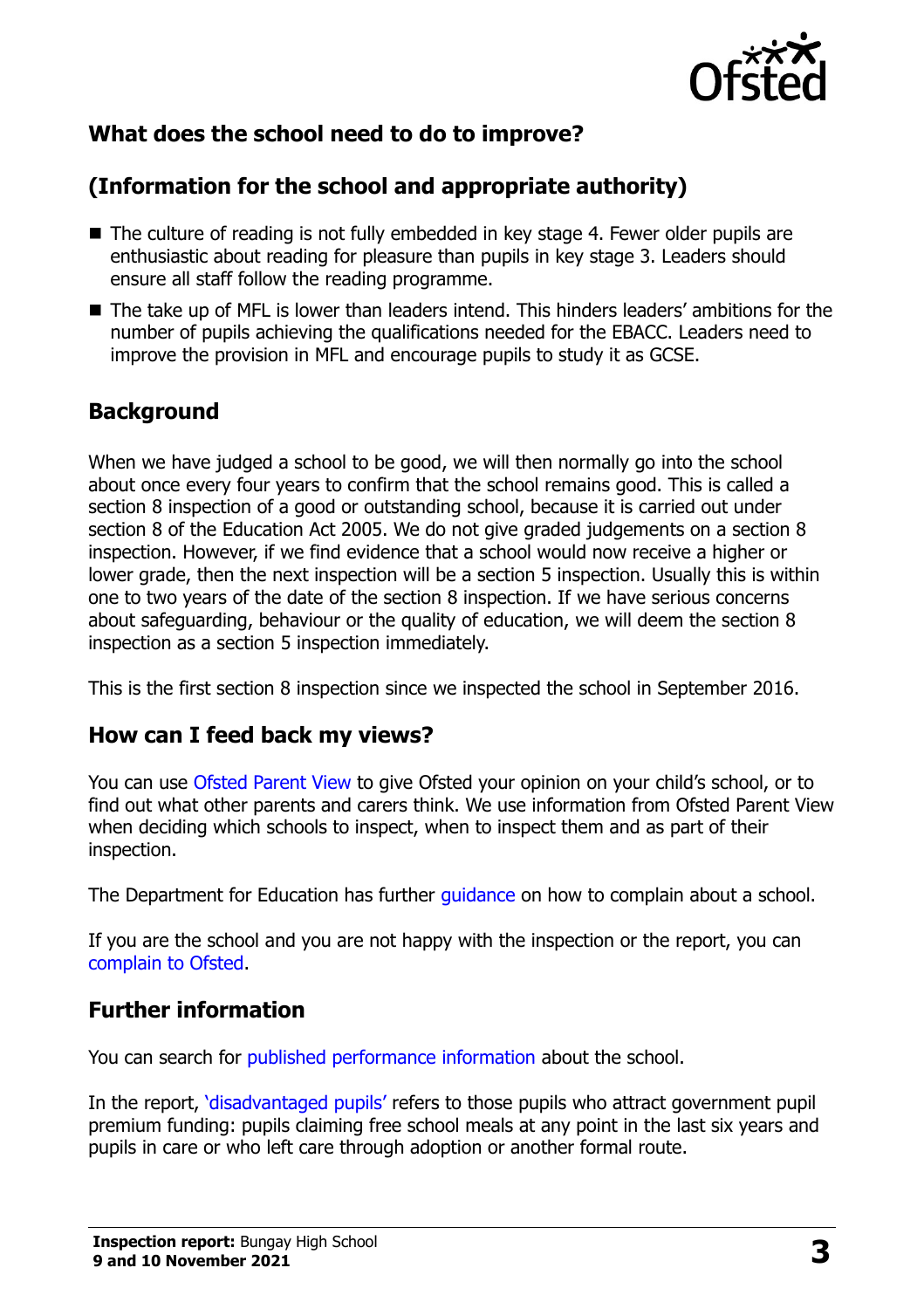

# **School details**

| Unique reference number                            | 136998                                                                 |
|----------------------------------------------------|------------------------------------------------------------------------|
| <b>Local authority</b>                             | <b>Suffolk</b>                                                         |
| <b>Inspection number</b>                           | 10200121                                                               |
| <b>Type of school</b>                              | Secondary                                                              |
| <b>School category</b>                             | Academy converter                                                      |
| Age range of pupils                                | 11 to 18                                                               |
| <b>Gender of pupils</b>                            | Mixed                                                                  |
| <b>Gender of pupils in sixth-form</b><br>provision | Mixed                                                                  |
| Number of pupils on the school roll                | 946                                                                    |
| Of which, number on roll in the sixth<br>form      | 117                                                                    |
| <b>Appropriate authority</b>                       | The board of trustees                                                  |
| <b>Chair of governing body</b>                     | Sylvia Knights                                                         |
| <b>Headteacher</b>                                 | <b>Chanel Oswick</b>                                                   |
| Website                                            | www.bungayhigh.co.uk                                                   |
| Date of previous inspection                        | 28 and 29 September 2016, under section<br>5 of the Education Act 2005 |

# **Information about this school**

- The current headteacher was appointed to the school in September 2021.
- The school is a founding partner of the East Anglian Schools' Trust, established in 2019.
- The school has additionally resourced provision for up to eight pupils with a hearing impairment.
- The school uses one provider of alternative education.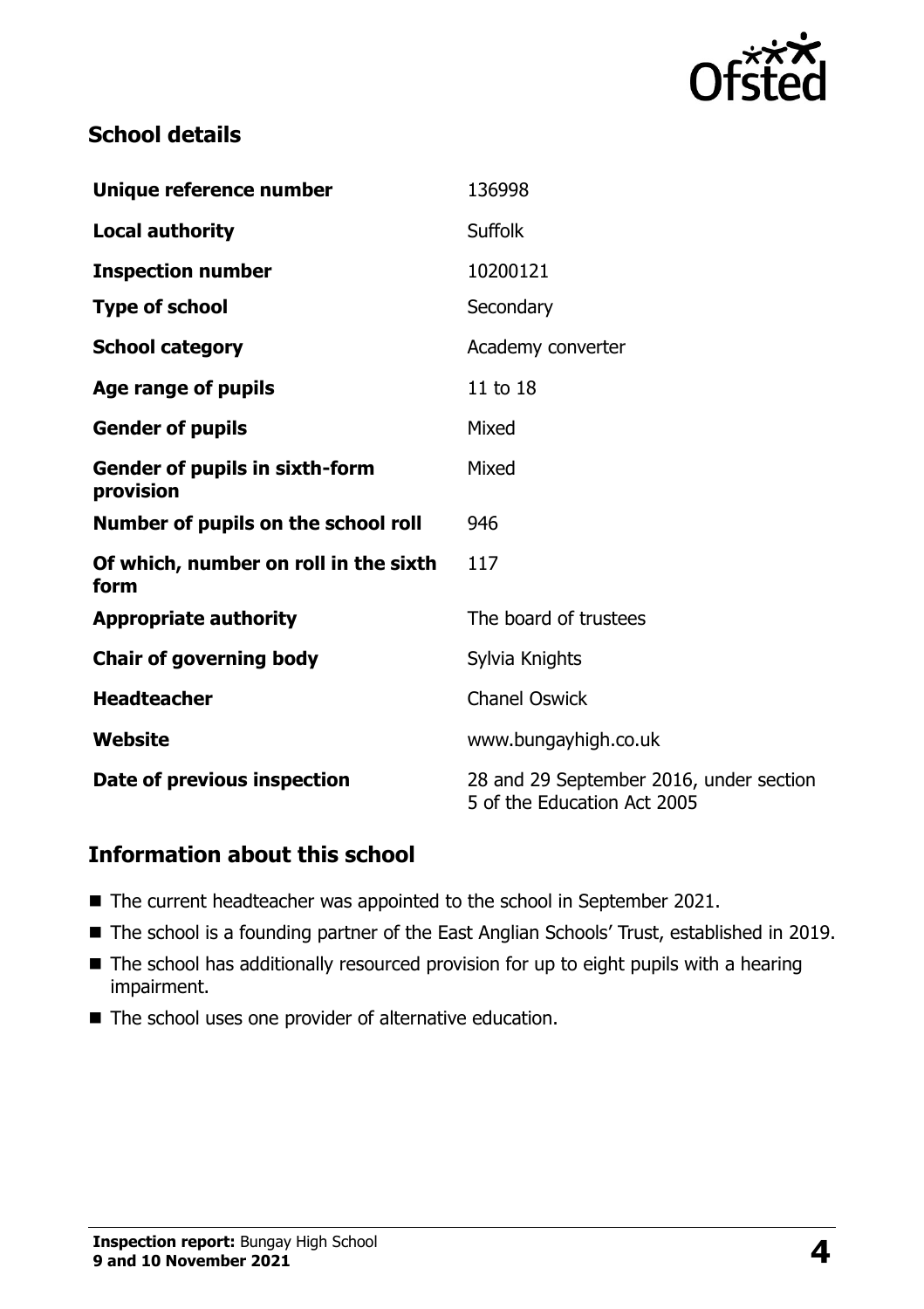

# **Information about this inspection**

- This was the first routine inspection the school received since the COVID-19 pandemic began. Inspectors discussed the impact of the pandemic with school leaders and have taken that into account in their evaluation of the school.
- Inspectors met with the headteacher and other senior leaders, teachers and pupils. The lead inspector also met with the chair of governors and members of the governing body.
- Inspectors completed deep dives in English, MFL, science and geography. In each subject, inspectors visited lessons, scrutinised the work in pupils' books and held discussions with subject leaders, teachers and pupils.
- **Inspectors spoke informally with pupils around the school site. The lead inspector also** met with a group of pupils with SEND.
- Inspectors reviewed a range of school documentation, including policies and records for behaviour management, exclusions and attendance.
- The lead inspector held a telephone conversation with a senior leader from the alternative provider of education used by the school.
- Inspectors considered the 84 responses to Ofsted Parent View, including 67 free-text comments. Inspectors also reviewed the 65 responses to the staff survey and the 107 responses to the pupil survey.

#### **Inspection team**

Diana Osagie, lead inspector **Conservation** Ofsted Inspector

Russell Ayling **Contract Contract Contract Contract Contract Contract Contract Contract Contract Contract Contract Contract Contract Contract Contract Contract Contract Contract Contract Contract Contract Contract Contract**